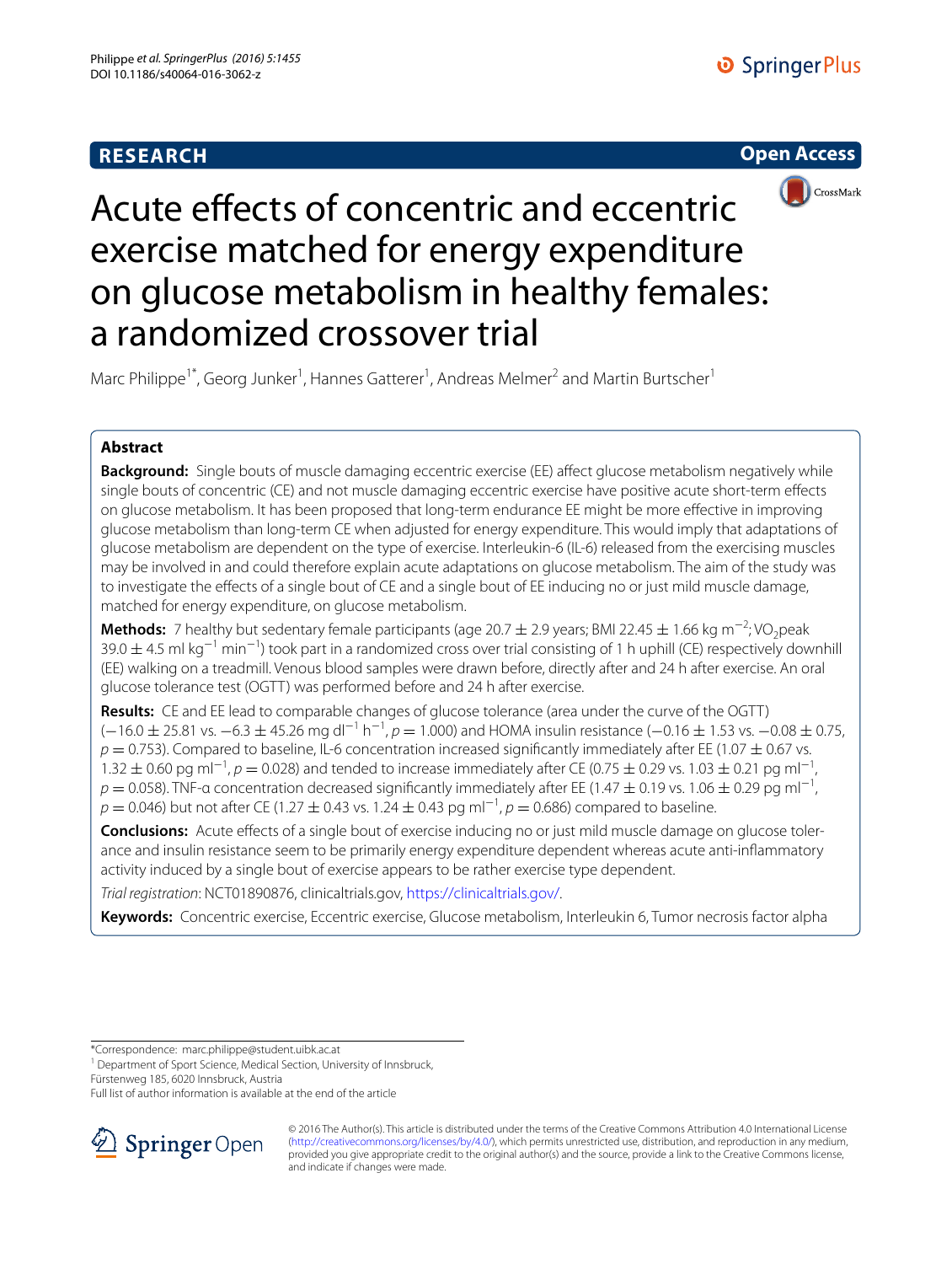## **Background**

Performing concentric (muscle shortening contractions; CE) and eccentric (muscle lengthening contractions; EE) endurance exercises on a regular basis has been suggested to be similarly effective in improving glucose metabolism in sedentary healthy subjects (Drexel et al. [2008](#page-5-0); Zeppetzauer et al. [2013](#page-6-0)). When considering calculated energy expenditure, the adaptations of glucose tolerance to EE seem to be even superior as compared to those elicited by CE. This might indicate an exercise type dependency (Zeppetzauer et al. [2013](#page-6-0)). However, these findings remain controversial (Marcus et al. [2009\)](#page-5-1) and physiological explanations are missing.

Single bouts of concentric endurance exercise elicit similar acute short-term effects on glucose metabolism as long-term CE and are generally associated with improved insulin action and glucose transport (Wojtaszewski et al. [2002](#page-6-1)). However, muscle damage induced by an unaccustomed bout of eccentric exercise may negatively affect glucose metabolism (Kirwan and del Aguila [2003\)](#page-5-2). Nevertheless, Philippe et al. ([2016\)](#page-5-3) showed that a single bout of non-muscle-damaging EE can positively influence glucose tolerance. Yet, no mode dependency was found as the effects on glucose metabolism were predominantly influenced by energy expenditure but not by exercise type (Philippe et al. [2016\)](#page-5-3). These results indicate that by avoiding muscle damage, single bouts of CE and EE would elicit similar acute short-term effects on glucose metabolism when matched for energy expenditure. The acute short-term EE effects on glucose metabolism may also reflect long-term adaptations as was already shown for CE.

Interleukin 6 (IL-6) released by muscle contraction (Steensberg et al. [2000\)](#page-6-2) supports the maintenance of metabolic homeostasis during exercise (Febbraio and Pedersen [2002\)](#page-5-4). Moreover, IL-6 concentrations after nonmuscle-damaging exercise could be a direct indicator for GLUT4 translocation and may therefore help to explain changes in glucose metabolism after exercise (Carey et al. [2006](#page-5-5)). In addition, muscle derived IL-6 inhibits the production of the pro-inflammatory cytokine tumor necro-sis factor alpha (TNF-α) (Petersen and Pedersen [2005](#page-5-6); Starkie et al. [2003\)](#page-6-3). This acute exercise induced antiinflammatory effect may be exercise type dependent, favoring EE over CE (Philippe et al. [2016\)](#page-5-3).

To the best of the authors' knowledge, no study investigated the effects of a single bout of CE and a single bout of EE inducing no or just mild muscle damage, matched for energy expenditure, on glucose metabolism and antiinflammatory responses. However, this would be interesting to further investigate as acute short-term effects on glucose metabolism may also reflect long-term adaptations and may therefore clarify if EE could actually be considered more effective as deducted from calculations (Zeppetzauer et al. [2013](#page-6-0)).

Based on the above, we hypothesize that a single bout of CE and a single bout of EE inducing no or just mild muscle damage have similar positive acute short-term effects on glucose metabolism but different anti-inflammatory effects.

#### <span id="page-1-2"></span>**Methods**

## **Study participants**

Based on the results reported by Philippe et al. [\(2016](#page-5-3)), a total sample size of  $N = 6$  for >80 % power has been calculated for changes in glucose tolerance due to CE (G\*Power, Version 3.1.5). Seven young and healthy females volunteered to participate in the study. Each participant underwent medical routine examination including medical history. The subjects had to match following criteria: female sex, being sedentary (less than 2.0 h of physical exercise per week), non-smoker, no acute or chronic diseases that would hamper the safe performance



<span id="page-1-1"></span><span id="page-1-0"></span>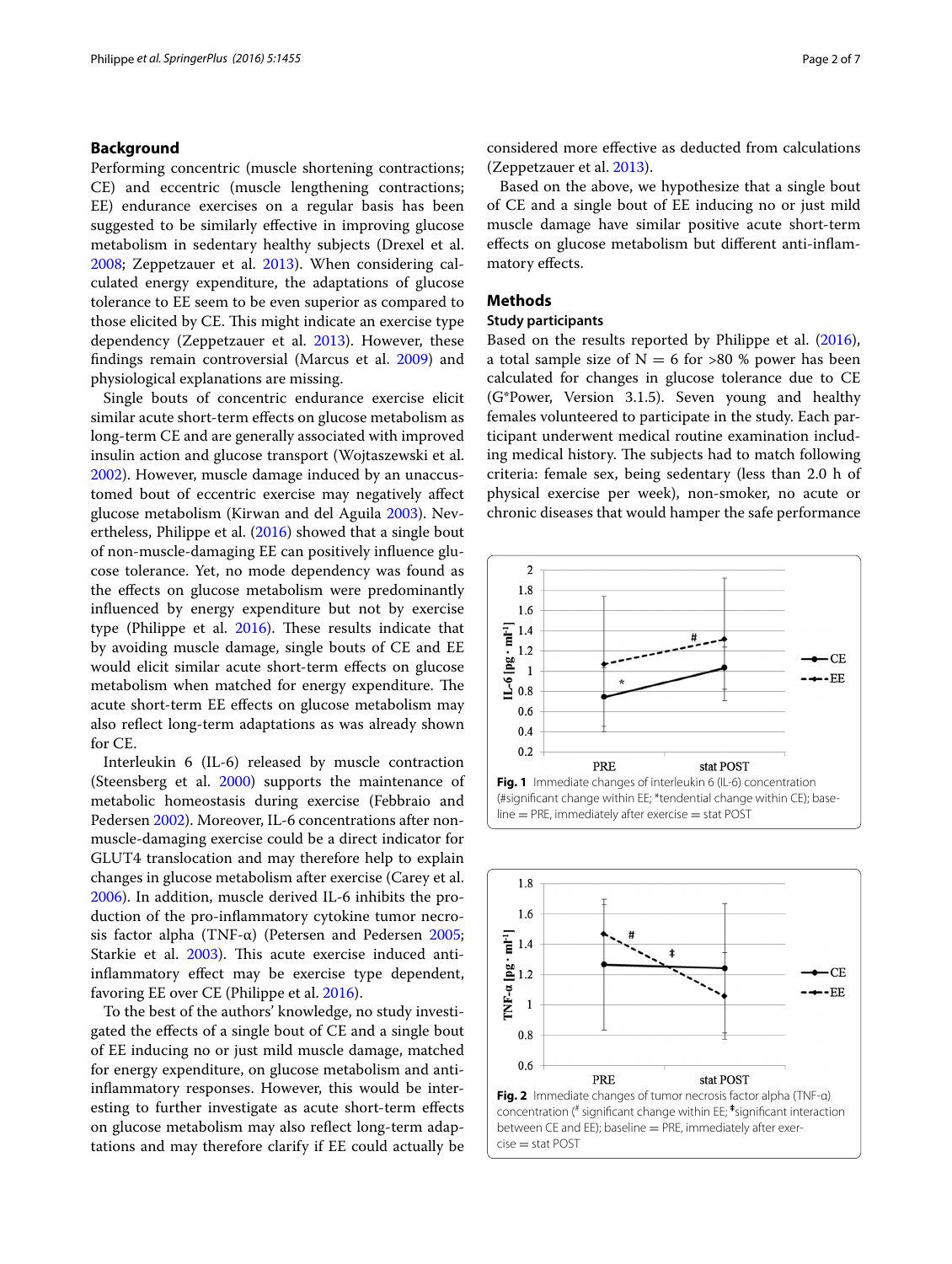<span id="page-2-0"></span>Table 1 Characteristics of the study participants  $(N = 7)$ 

|                                                    | Mean $\pm$ SD   |
|----------------------------------------------------|-----------------|
| Age (years)                                        | $20.7 + 2.9$    |
| Height (m)                                         | $1.70 \pm 0.06$ |
| Body mass (kg)                                     | $60.0 \pm 11.8$ |
| BMI (kg $m^{-2}$ )                                 | $22.5 \pm 1.7$  |
| Hfpeak (beats min <sup>-1</sup> )                  | $192.3 + 7.8$   |
| $VO2peak$ (ml kg <sup>-1</sup> min <sup>-1</sup> ) | $39.0 + 4.5$    |

of exercise tests, and must not be accustomed to eccentric training. Characteristics of the study participants are shown in Table [1.](#page-2-0) Written informed consent was provided by every participant. The study was approved by the institutional review board of the Department of Sport Science of the University of Innsbruck. All study procedures comply with the declaration of Helsinki 1964 and its later amendments.

## **Study protocol**

The study was designed as a randomized crossover trial. On a pre-test day subjects underwent routine examination followed by a maximal incremental treadmill exercise. One week later (PRE) between 7:30 a.m. and 9:30 a.m., the subjects appeared in a fasting state (minimum 10 h without food intake and water as the only fluid) and underwent venous blood sampling from the antecubital vein and an oral glucose tolerance test (OGTT). This was followed by 1 h of either eccentric (going downhill—EE) or 1 h of concentric (going uphill—CE) treadmill exercise. The participants were not allowed to eat between the OGTT and the 1 h exercise or during the 1 h exercise. However, they were allowed to drink water during the 1 h exercise. Immediately after finishing the walking exercise (stat POST), venous blood samples were taken again. 24 h later (24 h POST), the subjects appeared again in a fasting state and underwent venous blood sampling and an oral glucose tolerance test (OGTT). Two weeks later, the subjects completed the same protocol with the opposite exercise type. The participants were asked to pursue their normal eating habits during the study phase.

To avoid muscle damage that could hamper potential beneficial effects of EE (Kirwan et al. [1992](#page-5-7); Pokora et al. [2014](#page-6-4)), a treadmill slope of  $+14$  % for CE and  $-14$  % for EE and a walking speed that was adapted to match an exercise intensity corresponding to 40 % of the  $VO<sub>2</sub>max$ was chosen. The energy expenditure was controlled by gas analysis after 15, 30 and 45 min during the walking trials and walking speed was adapted if necessary. The average walking speed for CE was  $0.80 \pm 0.10$  m s<sup>−1</sup> and for EE  $1.67 \pm 0.13$  m s<sup>-1</sup>.

The exercise capacity tests and the walking tests were performed on the same treadmill in the same room during January and February 2015. The mean ambient room temperature was  $22 \pm 1$  °C.

## **Exercise capacity**

Exercise capacity was assessed on a treadmill (Pulsar, h/p/cosmos, Nussdorf-Traunstein, Germany) by using respiratory gas analysis (Oxycon Mobile, Viasys Healthcare, Hoechberg, Germany). The test began at a velocity of 2 km h<sup>−</sup><sup>1</sup> and an elevation of 10 % for 2 min followed by 2 min at the same speed at 12 % of elevation and 1 min at the same speed at 14 % of elevation. After that, the elevation remained unchanged and the velocity increased by 0.5 km h<sup>−</sup><sup>1</sup> each minute until exhaustion or limitation by symptoms.

#### **Measurements of glucose metabolism, IL‑6, TNF‑α**

Venous blood samples were used to assess insulin sensitivity PRE and 24 h POST by using the homeostasis model assessment [HOMA = fasting insulin  $(\mu U \text{ ml}^{-1})$ ] fasting glucose (mg  $dl^{-1}$ )/405]. Additionally IL-6 and TNF-α were determined PRE, stat POST and 24 h POST. All parameters were assessed using standard, state of the art techniques at the laboratory of the Medical University of Innsbruck. Plasma glucose was quantified using a commercially available enzymatic kit (Roche Diagnostic Systems, Basel, Switzerland) on a Hitachi 902 autoanalyzer (Roche Diagnostic Systems, Basel, Switzerland). Insulin was determined using automated analyzers within the central clinical laboratory at the Medical University of Innsbruck. IL-6 and TNF-α were both determined using ELISA kits commercially available (R&D systems, Minneapolis, Minnesota, USA) following the manufacturer's instructions. Glucose tolerance was assessed PRE and 24 h POST via an oral glucose tolerance test (OGTT). Participants had to drink 75 g glucose dissolved in 300 ml water. Capillary blood samples were drawn and analyzed before (OGTT0) and 1 h (OGTT1) and 2 h (OGTT2) after ingestion (Biosen C-Line, EKF-Diagnostics, Germany). The area under the curve (AUC) of the OGTT was calculated with the trapezoidal rule as proposed by Le Floch et al. ([1990\)](#page-5-8).

## **Measurement of muscle damage and delayed onset muscle soreness (DOMS)**

Creatine kinase (CK) as an indirect indicator for muscle damage was assessed from capillary blood at the time points PRE and 24 h POST (Reflotron Sprint, Boehringer Mannheim, Mannheim, Germany). 24 h POST CE and EE DOMS was assessed via a graded scale for musclepain and muscle-soreness respectively, ranging from 1 to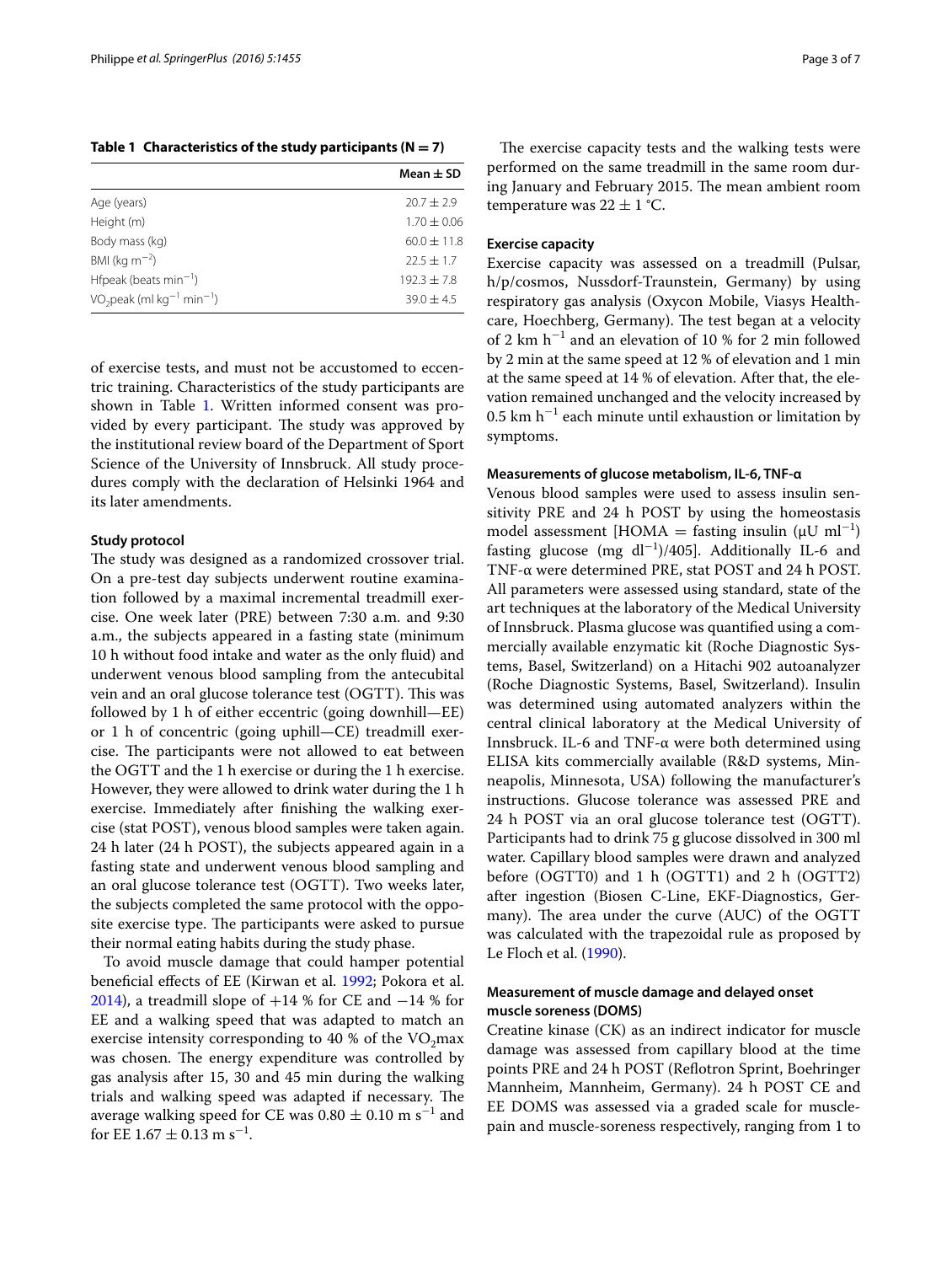10 (1 meaning no pain/soreness and 10 meaning maximal pain/soreness).

## **Statistical analysis**

Due to the small sample size non-parametric statistical tests were used (IBM, SPSS Statistics, Version 20). Changes from PRE to stat POST respectively 24 h POST within each group were calculated with Wilcoxon Matched Pairs Test. Interactions (time  $\times$  group) between CE and EE were computed from the differences of stat POST respectively 24 h POST and PRE values with Wilcoxon Matched Pairs Test. Relations between changes of glucose metabolism and acute concentrations changes of IL-6 were calculated with Spearman's rank correlation coefficient. Differences were considered statistically significant at  $p \leq 0.05$ .

#### **Results**

All baseline values (PRE) values did not differ significantly between CE and EE.

## **Glucose metabolism and inflammatory parameters PRE CE/ EE to 24 h POST CE/EE**

Changes of all baseline metabolic and inflammatory parameters compared to 24 h post-exercise are presented in Table [2.](#page-3-0) OGTT0 tended to improve 24 h POST CE but not 24 h POST EE. Overall glucose tolerance (AUC) and insulin resistance (HOMA) had slightly improved 24 h POST CE and EE but did not reach statistical significance for both trials. No other metabolic or inflammatory parameters were significantly modified 24 h POST CE or EE, respectively. There was a significant interaction for OGTT0 between CE and EE.

## **Assessment of muscle damage and delayed onset muscle soreness (DOMS)**

EE resulted in mild muscle damage. CK concentrations were significantly higher 24 h POST than PRE EE (Table [2](#page-3-0)) and pain and soreness scores were significantly higher 24 h POST EE than 24 h POST CE  $(3.1 \pm 2.4 \text{ vs.})$  $1.0 \pm 0.0$ ,  $p = 0.042$ ;  $2.6 \pm 2.4$  vs.  $1.0 \pm 0.0$ ,  $p = 0.034$ ).

## **IL6 and TNF‑α concentration changes immediately after CE and EE**

IL-6 concentration increased significantly from PRE to stat POST EE (1.07  $\pm$  0.67 vs. 1.32  $\pm$  0.60 pg ml<sup>-1</sup>,  $p = 0.028$  and tended to increase stat POST CE  $(0.75 \pm 0.29 \text{ vs. } 1.03 \pm 0.21 \text{ pg m}l^{-1}, p = 0.058)$ . There was no interaction between CE and EE ( $p = 0.753$ ) (Fig. [1](#page-1-0)). TNF-α concentration decreased significantly from PRE to stat POST after EE (1.47  $\pm$  0.19 vs. 1.06  $\pm$  0.29 pg ml<sup>-1</sup>,  $p = 0.046$ ) but not stat POST CE (1.27  $\pm$  0.43 vs.  $1.24 \pm 0.43$  pg ml<sup>-1</sup>,  $p = 0.686$ ). There was a significant interaction between CE and EE  $(p = 0.046)$  (Fig. [2](#page-1-1)).

## *Correlation analysis*

We found a significant negative correlation between insulin concentration changes (24 h POST minus PRE) and immediate IL-6 concentration changes (stat POST minus PRE) for CE (R =  $-0.886$ ,  $p = 0.019$ ).

## **Discussion**

The main findings of this study are as follows. First, single bouts of CE or EE with the same energy expenditure led to comparable acute short-term effects on glucose tolerance and insulin resistance, indicating an energy expenditure dependency and not exercise type dependency.

|                                     | <b>PRE CE</b><br>mean $\pm$ SD | 24 h POST CE<br>mean $\pm$ SD | Within p values | <b>PRE EE</b><br>mean $\pm$ SD | 24 h POST EE<br>mean $\pm$ SD | Within p values | Interaction p<br>values |
|-------------------------------------|--------------------------------|-------------------------------|-----------------|--------------------------------|-------------------------------|-----------------|-------------------------|
| OGTT0 (mg dl <sup>-1</sup> )        | $82.8 \pm 11.8$                | $74.2 \pm 12.9$               | 0.091           | 79.1 $\pm$ 13.7                | $85.0 \pm 6.3$                | 0.128           | 0.018                   |
| OGTT1 (mg dl <sup>-1</sup> )        | $114.0 \pm 28.8$               | $104.2 \pm 19.4$              | 0.128           | $118.2 \pm 23.2$               | $109.4 \pm 15.1$              | 0.499           | 0.735                   |
| OGTT2 (mg dl <sup>-1</sup> )        | $91.5 \pm 16.4$                | $87.8 \pm 14.3$               | 1.000           | $100.3 \pm 18.9$               | $99.5 \pm 11.1$               | 1.000           | 0.735                   |
| AUC.<br>$(mq d l^{-1} h^{-1})$      | $201.2 \pm 31.7$               | $185.2 + 26.9$                | 0.128           | $207.9 + 35.5$                 | $201.6 \pm 17.0$              | 0.499           | 1.000                   |
| Insulin (mU $\vert$ <sup>-1</sup> ) | $9.45 \pm 3.87$                | $8.80 + 5.23$                 | 0.674           | $7.23 \pm 3.06$                | $6.63 \pm 2.72$               | 0.917           | 0.917                   |
| <b>HOMA</b>                         | $2.18 \pm 0.97$                | $2.02 \pm 1.17$               | 0.753           | $1.63 \pm 0.63$                | $1.55 \pm 0.63$               | 0.917           | 0.753                   |
| $IL-6$ (pg m $I^{-1}$ )             | $0.75 \pm 0.29$                | $0.88 \pm 0.23$               | 0.173           | $1.07 \pm 0.67$                | $0.86 \pm 0.26$               | 0.917           | 0.249                   |
| TNF-a (pg m $I^{-1}$ )              | $1.27 \pm 0.43$                | $2.17 \pm 1.78$               | 0.600           | $1.47 \pm 0.19$                | $3.36 \pm 3.82$               | 0.173           | 0.917                   |
| $CK$ (U $ -1$ )                     | $117.8 \pm 63.6$               | $97.0 \pm 42.0$               | 0.172           | $98.8 \pm 61.5$                | $197.2 \pm 58.5$              | 0.046           | 0.028                   |

<span id="page-3-0"></span>**Table 2 Baseline (PRE) and 24 h after exercise (24 h POST) metabolic and inflammatory parameters after 1 h of uphill (CE) and downhill (EE) walking at the same energy expenditure**

*CE* concentric exercise, *EE* eccentric exercise, *OGTT* oral glucose tolerance test, *OGTT0* fasting glucose concentration in capillary blood, *OGTT1* glucose concentration in capillary blood 1 h after drinking 75 g of glucose dissolved in 300 ml of water, *OGTT2* glucose concentration in capillary blood 1 h after drinking 75 g of glucose dissolved in 300 ml of water, *AUC* area under the curve of the oral glucose tolerance test, *HOMA* homeostasis model assessment of insulin resistance, *IL*-*6* interleukin 6, *TNF*-*α* tumor necrosis factor alpha, *CK* creatine kinase; within group changes were calculated with Wilcoxon test, interactions (time × group) were calculated from the mean differences with Wilcoxon test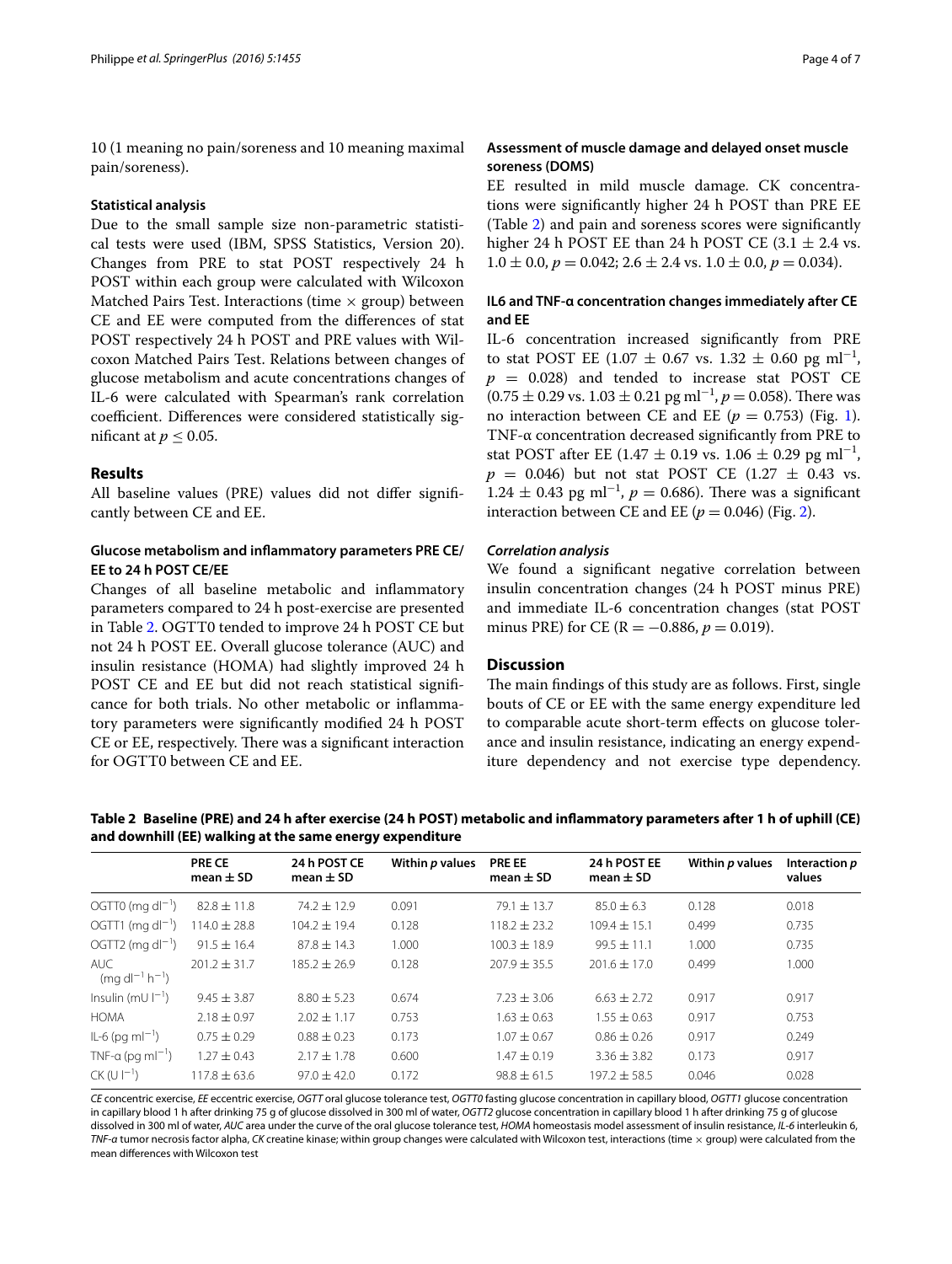Secondly, TNF-α production was inhibited stronger immediately after EE compared to CE assuming an exercise type dependency of this acute exercise induced antiinflammatory reaction.

Although the acute effects on glucose tolerance and insulin resistance were not statistically significant, CE as well as EE led to metabolic changes in a positive direction. This is in contrast to the common findings in literature reporting acute negative effects of EE on glucose metabolism, especially transient insulin resistance, noninsulin dependent glucose uptake and muscle glycogen replenishment (Asp et al. [1996;](#page-5-9) del Aguila et al. [2000](#page-5-10); Doyle et al. [1993;](#page-5-11) Green et al. [2010](#page-5-12); Ide et al. [1996;](#page-5-13) Kirwan et al. [1992;](#page-5-7) Sherman et al. [1992\)](#page-6-5). Our findings confirm that even a single bout of EE can provoke positive acute short-term effects on glucose metabolism (Philippe et al. [2016\)](#page-5-3). We did not completely achieve our goal of avoiding muscle damage. Despite choosing a low slope gradient and a low workload, some participants may have experienced muscle damage after EE that may have masked additional positive effects. However, after EE the change of AUC and the change of CK did not correlate  $(R = 0.368; p = 0.473)$ . Therefore, we may assume that muscle damage was mild and not interfering with glucose metabolism at the time point of our POST measurement.

Our results are different to the results of Zeppetzauer et al. [\(2013](#page-6-0)) who reported a higher effectiveness of longterm EE in improving glucose tolerance compared to long-term CE when adjusted for energy expenditure. When considering that single bouts of concentric endurance exercise elicit similar acute short-term effects on glucose metabolism as long-term CE (Wojtaszewski et al. [2002\)](#page-6-1) and that EE may elicit the same acute shortterm positive effects when muscle damage is avoided (Philippe et al. [2016](#page-5-3)), our findings give a strong indication that adaptations of glucose metabolism seem to be energy expenditure dependent and not exercise type dependent.

The immediate changes of IL-6 concentrations after CE and EE even strengthen our assumption of an energy dependency as IL-6 is considered as an energy sensor of the muscle (MacDonald et al. [2003;](#page-5-14) Pedersen [2012\)](#page-5-15). While we could show in our previous study that the immediate rise of IL-6 was significantly higher stat POST CE compared to EE, where CE and EE were not adjusted for energy expenditure (Philippe et al. [2016](#page-5-3)), IL-6 concentration increased nearly identically directly after CE and EE when adjusted for energy expenditure. Thus, the overall metabolic cost influenced by exercise intensity, time and muscle mass involved is assumed to be the major trigger for IL-6 release and the related metabolic adaptations to exercise (Pedersen and Febbraio [2008\)](#page-5-16).

The negative correlation between immediate concentration changes of IL-6 (stat POST minus PRE) and short-term insulin concentration changes (24 h POST minus PRE) are an indication for an improved insulin sensitivity after CE as it was shown that IL-6 produced by the exercising muscle enhances insulin stimulated glucose disposal (Carey et al. [2006](#page-5-5)). The slightly improved insulin sensitivity may explain the slightly improved glucose tolerance 24 h POST CE. However no such correlation could be found after EE. It may be assumed, that despite having exercised at the same energy expenditure, EE induced higher strain on the working muscles (Camillo et al. [2015](#page-5-17); Johnson et al. [2002\)](#page-5-18), as indicated by muscle damage and may therefore be more comparable to a resistance endurance training than to aerobic exercise. This would favor insulin independent GLUT4 translocation and glucose transport mediated via IL-6 (Carey et al. [2006\)](#page-5-5) and via a non-energy dependent pathway over the GTPase Rac1 induced by muscle stretching, i.e. mechanical stress (Sylow et al. [2013](#page-6-6), [2014,](#page-6-7) [2015\)](#page-6-8). These mechanisms could explain the slightly improved glucose tolerance found 24 h POST EE.

It was shown that IL-6 secreted by the working muscle during exercise stimulates the appearance of other antiinflammatory cytokines in the circulation and inhibits the production of the pro-inflammatory cytokine TNF-α (Petersen and Pedersen [2005;](#page-5-6) Starkie et al. [2003\)](#page-6-3). Previously we showed that CE and EE may lead to acute TNF-α concentration reductions directly after exercise (Philippe et al. [2016](#page-5-3)). In the present study, where CE and EE were performed at the same energy expenditure, we found concentration reductions immediately after CE and EE but the decrease of TNF- $\alpha$  concentration was only significant immediately after EE and significantly higher immediately after EE compared to CE. This is further evidence that exercise induces acute anti-inflammatory activity but our findings suggest that there is an exercise type dependency of this exercise induced antiinflammatory reaction.

## **Limitations**

First of all, the small sample size may be considered to be a weakness of our study which we tried to overcome by the use of a crossover design. Secondly, we could not completely avoid muscle damage after EE. Future studies could avoid muscle damage by exposing their participants to a bout of unaccustomed EE causing muscle damage with reduced muscle function and impaired glucose tolerance prior to testing, as it appears to be protective against further negative effects for 1–4 weeks (Green et al.  $2010$ ; Maeo et al.  $2015$ ). Thirdly, the overall metabolic cost of our single bouts of CE and EE may have been too low to elicit significant changes to glucose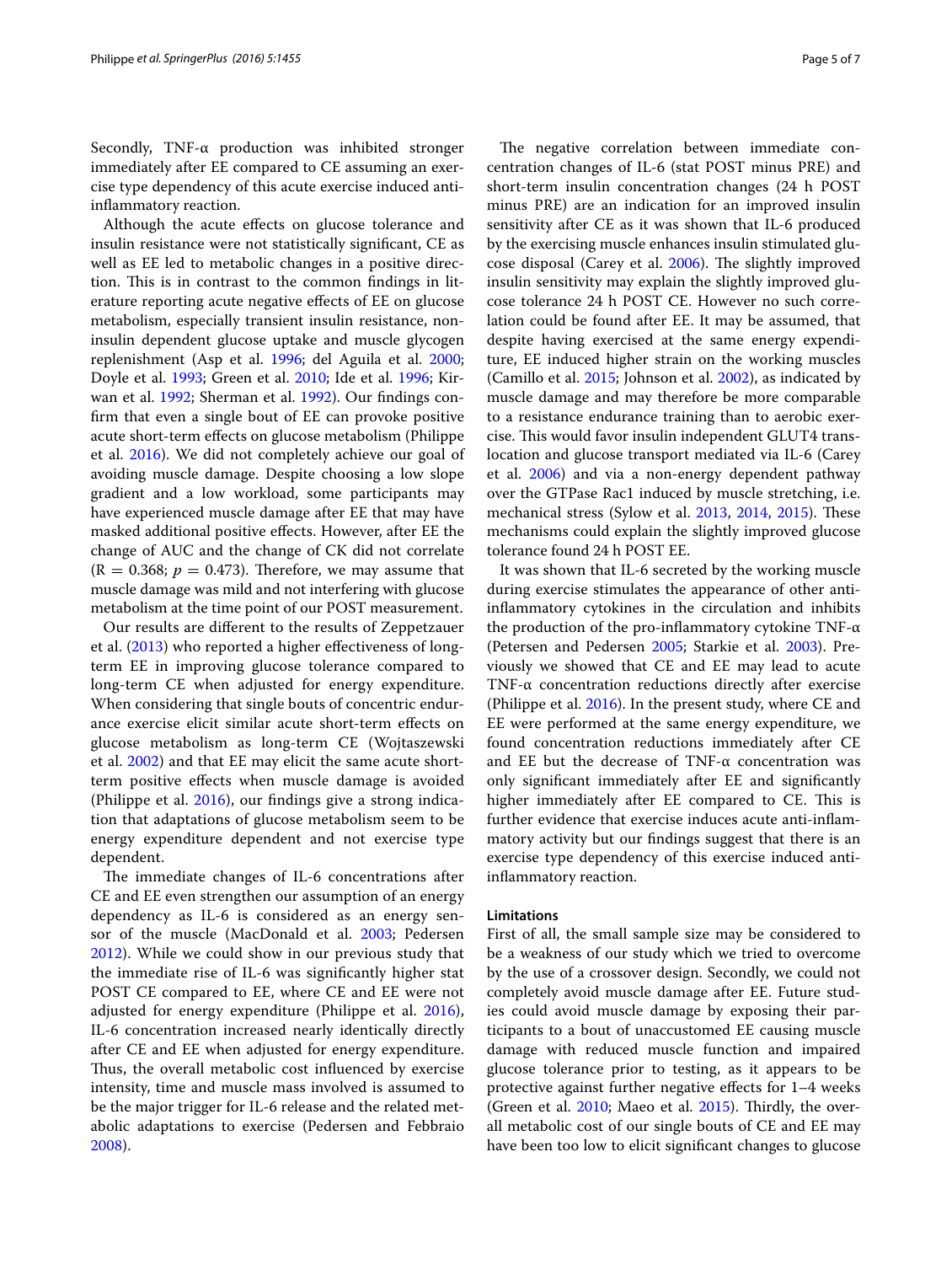metabolism. In prospect of avoiding muscle damage, this issue could best overcome by choosing longer exercise durations but no higher exercise intensity.

Fourthly, we only measured concentration changes of two cytokines which may not be sufficient to reflect a general inflammatory status. However, as IL-6 is the cytokine produced in the highest quantity directly by the exercising muscle, upregulating other anti-inflammatory cytokines and downregulating TNF-α being a key regulator of inflammatory response (Petersen and Pedersen [2005](#page-5-6)), IL-6 and TNF-α may be sufficient to describe acute exercise induced anti-inflammatory action. Fifthly, there was a substantial difference of standard deviations between IL-6 PRE CE and IL-6 PRE EE. This originated from one participant who had a relatively high IL-6 concentration PRE EE (2.09 pg ml<sup>−1</sup> PRE EE vs. 0.92 pg ml<sup>−1</sup> PRE CE). As TNF- $\alpha$  levels of the same participant were slightly higher PRE EE compared to PRE CE too (1.37 vs. 0.93 pg ml−<sup>1</sup> ), there may have been a low-grade inflammation. However, the higher IL-6 level PRE EE did not affect the results as the IL-6 stat POST EE value of the same participant was  $2.10$  pg ml $^{-1}$ .

## **Conclusion**

Single bouts of CE or EE with the same energy expenditure led to comparable acute short-term changes in glucose tolerance and insulin resistance, indicating an energy expenditure dependency and not exercise type dependency. This assumption is supported by the finding that IL-6 secretion of the working muscle is similar immediately after single bouts of CE and EE when both exercise types are performed at the same energy expenditure. We could confirm that exercise induces acute anti-inflammatory activity but TNF-α concentration decreased more pronounced directly after EE compared to CE assuming an exercise type dependency of this exercise induced anti-inflammatory response.

#### **Authors' contributions**

MP participated in the design and the realization of the study, performed the statistical analysis and drafted the manuscript. GJ participated in the design and the realization of the study and performed the statistical analysis. HG participated in the realization of the study and helped to draft the manuscript. AM carried out blood analysis. MB participated in the design of the study. helped drafting the manuscript and contributed to the discussion of the findings. All authors read and approved the final manuscript.

#### **Author details**

<sup>1</sup> Department of Sport Science, Medical Section, University of Innsbruck, Fürstenweg 185, 6020 Innsbruck, Austria.<sup>2</sup> Department of Internal Medicine I, Medical University of Innsbruck, Anichstraße 35, 6020 Innsbruck, Austria.

#### **Acknowledgements**

We would like to thank all the participants who were willing to sacrifice their free time for this study.

#### **Competing interests**

The authors declare that they have no competing interests.

#### **Ethics approval and consent to participate**

See ["Methods](#page-1-2)" section.

#### **Funding**

The present project is supported by the National Research Fund, Luxembourg.

Received: 3 June 2016 Accepted: 12 August 2016 Published online: 30 August 2016

#### **References**

- <span id="page-5-9"></span>Asp S, Daugaard JR, Kristiansen S, Kiens B, Richter EA (1996) Eccentric exercise decreases maximal insulin action in humans: muscle and systemic effects. J Physiol 494:891–898
- <span id="page-5-17"></span>Camillo CA, Burtin C, Hornikx M, Demeyer H, de Bent K, van Remoortel H, Osadnik CR, Janssens W, Troosters T (2015) Physiological responses during downhill walking: a new exercise modality for subjects with chronic obstructive pulmonary disease? Chron Respir Dis 12:155–164
- <span id="page-5-5"></span>Carey AL, Steinberg GR, Macaulay SL, Thomas WG, Holmes AG, Ramm G, Prelovsek O, Hohnen-Behrens C, Watt MJ, James DE, Kemp BE, Pedersen BK, Febbraio MA (2006) Interleukin-6 increases insulin-stimulated glucose disposal in humans and glucose uptake and fatty acid oxidation in vitro via AMP-activated protein kinase. Diabetes 55:2688–2697
- <span id="page-5-10"></span>del Aguila LF, Krishnan RK, Ulbrecht JS, Farrell PA, Correll PH, Lang CH, Zierath JR, Kirwan JP (2000) Muscle damage impairs insulin stimulation of IRS-1, PI 3-kinase, and Akt-kinase in human skeletal muscle. Am J Physiol Endocrinol Metab 279:206–212
- <span id="page-5-11"></span>Doyle JA, Sherman WM, Strauss RL (1993) Effects of eccentric and concentric exercise on muscle glycogen replenishment. J Appl Physiol 74:1848–1855
- <span id="page-5-0"></span>Drexel H, Saely CH, Langer P, Loruenser G, Marte T, Risch L, Hoefle G, Aczel S (2008) Metabolic and anti-inflammatory benefits of eccentric endurance exercise—a pilot study. Eur J Clin Invest 38:218–226
- <span id="page-5-4"></span>Febbraio MA, Pedersen BK (2002) Muscle-derived interleukin-6: mechanisms for activation and possible biological roles. FASEB J 16:1335–1347
- <span id="page-5-12"></span>Green MS, Doyle JA, Ingalls CP, Benardot D, Rupp JC, Corona BT (2010) Adaptation of insulin-resistance indicators to a repeated bout of eccentric exercise in human skeletal muscle. Int J Sport Nutr Exerc Metab 20:181–190
- <span id="page-5-13"></span>Ide K, Higaki Y, Nishizumi M, Kiyonaga A, Shindo M, Tanaka H (1996) Impaired non-insulin mediated glucose uptake after downhill running in rats. Life Sci 59:1601–1605
- <span id="page-5-18"></span>Johnson AT, Benjamin MB, Silverman N (2002) Oxygen consumption, heat production, and muscular efficiency during uphill and downhill walking. Appl Ergon 33:485–491
- <span id="page-5-2"></span>Kirwan JP, del Aguila LF (2003) Insulin signalling, exercise and cellular integrity. Biochem Soc Trans 31:1281–1285
- <span id="page-5-7"></span>Kirwan JP, Hickner RC, Yarasheski KE, Kohrt WM, Wiethop BV, Holloszy JO (1992) Eccentric exercise induces transient insulin resistance in healthy individuals. J Appl Physiol 72:2197–2202

<span id="page-5-8"></span>Le Floch JP, Escuyer P, Baudin E, Baudon D, Perlemuter L (1990) Blood glucose area under the curve. Methodological aspects. Diabetes Care 13:172–175

- <span id="page-5-14"></span>MacDonald C, Wojtaszewski JFP, Pedersen BK, Kiens B, Richter EA (2003) Interleukin-6 release from human skeletal muscle during exercise: relation to AMPK activity. J Appl Physiol 95:2273–2277
- <span id="page-5-19"></span>Maeo S, Yamamoto M, Kanehisa H (2015) Muscular adaptations to short-term low-frequency downhill walking training. Int J Sports Med 36:150–156
- <span id="page-5-1"></span>Marcus RL, Lastayo PC, Dibble LE, Hill L, McClain DA (2009) Increased strength and physical performance with eccentric training in women with
- <span id="page-5-15"></span>impaired glucose tolerance: a pilot study. J Womens Health 18:253–260 Pedersen BK (2012) Muscular interleukin-6 and its role as an energy sensor. Med Sci Sports Exerc 44:392–396
- <span id="page-5-16"></span>Pedersen BK, Febbraio MA (2008) Muscle as an endocrine organ: focus on muscle-derived interleukin-6. Physiol Rev 88:1379–1406
- <span id="page-5-6"></span>Petersen AMW, Pedersen BK (2005) The anti-inflammatory effect of exercise. J Appl Physiol 98:1154–1162
- <span id="page-5-3"></span>Philippe M, Krüsmann P, Mersa L, Eder E, Gatterer H, Melmer A, Ebenbichler C, Burtscher M (2016) Acute effects of concentric and eccentric exercise on glucose metabolism and interleukin-6 concentration in healthy males. Biol Sport 33:153–158